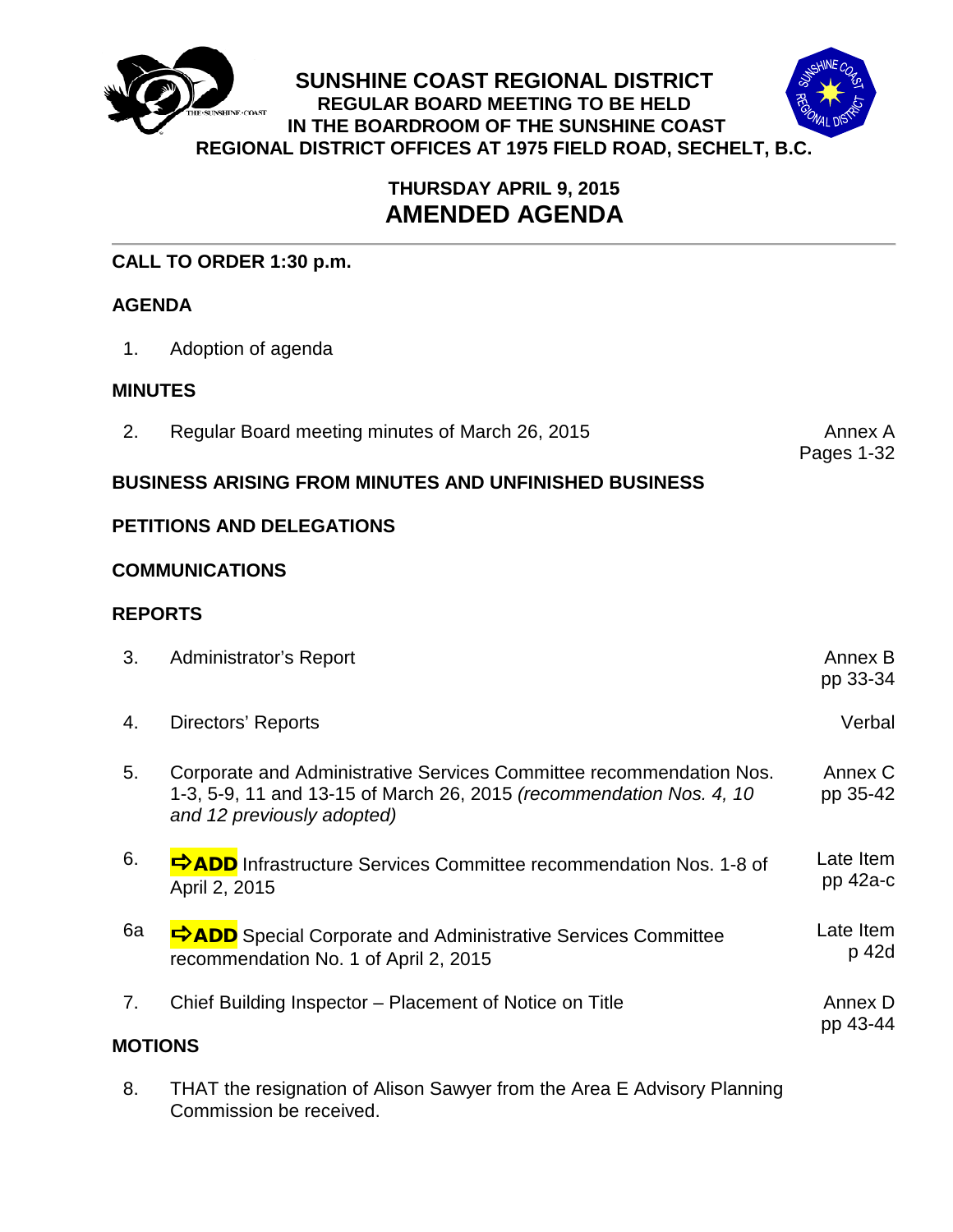## **BYLAWS**

9. "Sunshine Coast Regional District Zoning Amendment Bylaw No. 310.148, 2015" *– first reading (Voting – Electoral Area Directors – 1 vote each)* Annex E pp 45-53

## **NEW BUSINESS**

## **IN CAMERA**

THAT the public be excluded from attendance at the meeting in accordance with Section 90 (1) (a), (e), (j) and (k) of the Community Charter –"personal information about an identifiable individual…", "the acquisition, disposition or expropriation of land or improvements…", "information that is prohibited, or information that if it were presented in a document would be prohibited, from disclosure under section 21 of the Freedom of Information and Protection of Privacy Act", and "negotiations and related discussions respecting the proposed provision of a municipal service ..."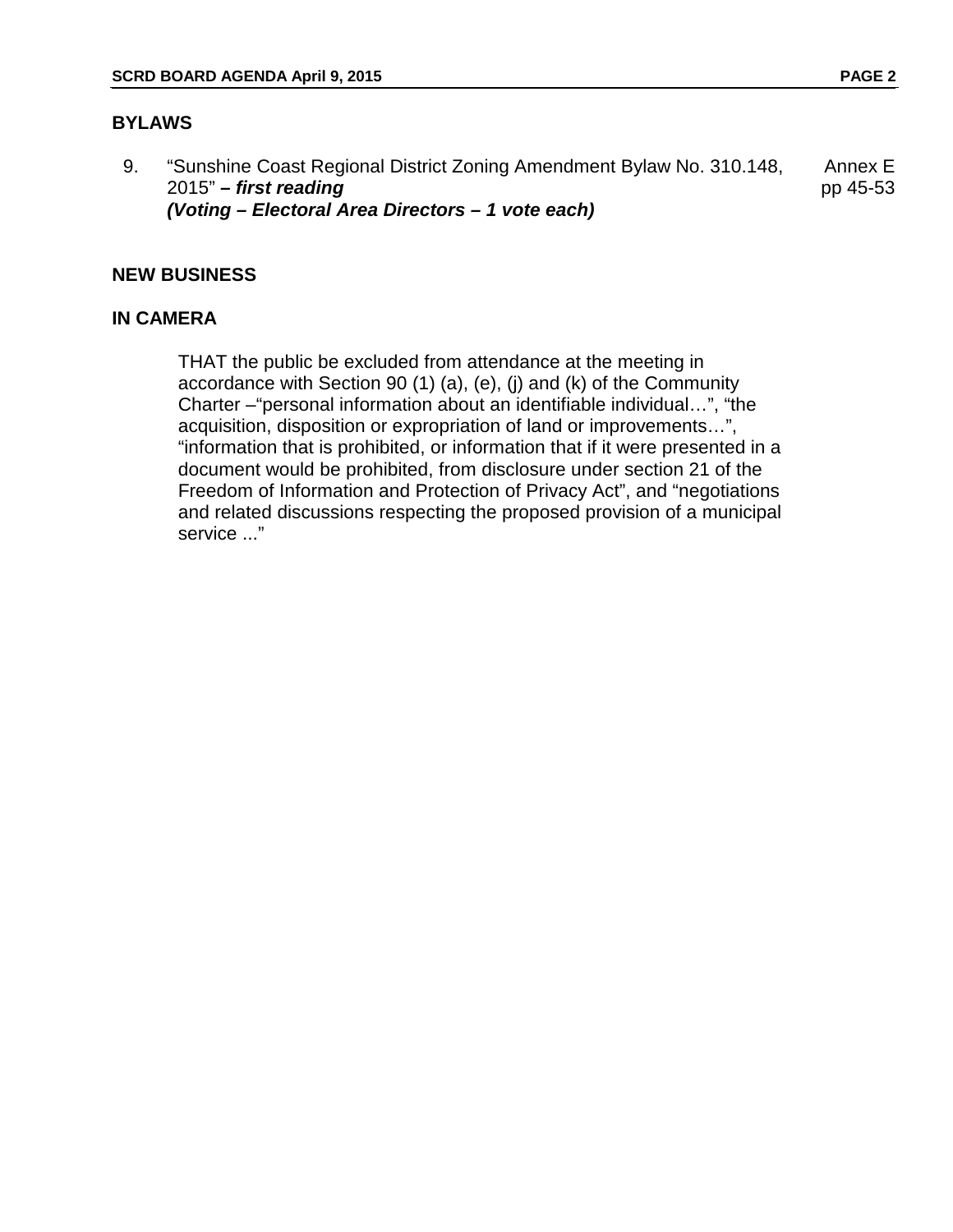#### **SUNSHINE COAST REGIONAL DISTRICT INFRASTRUCTURE SERVICES COMMITTEE**

#### **April 2, 2015**

## RECOMMENDATIONS FROM THE MEETING OF THE INFRASTRUCTURE SERVICES COMMITTEE HELD IN THE BOARD ROOM OF THE SUNSHINE COAST REGIONAL DISTRICT OFFICES AT 1975 FIELD ROAD, SECHELT, BC.

| <b>PRESENT:</b>      | Chair                                                                                                                                                                                                                           | B. Milne                                                                                          |
|----------------------|---------------------------------------------------------------------------------------------------------------------------------------------------------------------------------------------------------------------------------|---------------------------------------------------------------------------------------------------|
|                      | <b>Directors</b>                                                                                                                                                                                                                | M. Lebbell<br>L. Lewis<br>G. Nohr<br>F. Mauro<br>S. White                                         |
|                      |                                                                                                                                                                                                                                 | I. Winn                                                                                           |
| <b>ALSO PRESENT:</b> | <b>Chief Administrative Officer</b><br><b>General Manager Infrastructure Services</b><br><b>Manager Utility Services</b><br>Manager Waste Reduction & Recovery<br><b>Recording Secretary</b><br><b>Staff</b><br>Media<br>Public | J. France (1:41 p.m.)<br>B. Shoji<br>D. Crosby<br>R. Cooper (in part)<br>T. Hincks<br>3<br>1<br>8 |

#### **CALL TO ORDER** 1:30 p.m.

**AGENDA** The Agenda was adopted as presented.

#### **REPORTS**

#### **Recommendation No. 1** *Gibsons Transit Exchange Site Feasibility*

The Infrastructure Services Committee recommended that the Manager Transit and Fleet's report dated March 25, 2015 titled "Proposed BC Ferry Schedule Changes" be received;

AND THAT the Chair write a letter to BC Ferries reaffirming the need to align the ferry schedule with the Transit schedule in a more timely manner.

#### **Recommendation No. 2** *Water Conservation Program*

The Infrastructure Services Committee recommended that the Sustainability and Education Coordinator's report dated March 10, 2015 titled "Water Conservation Program Overview and 2014 Annual Report" be received for information;

# 42a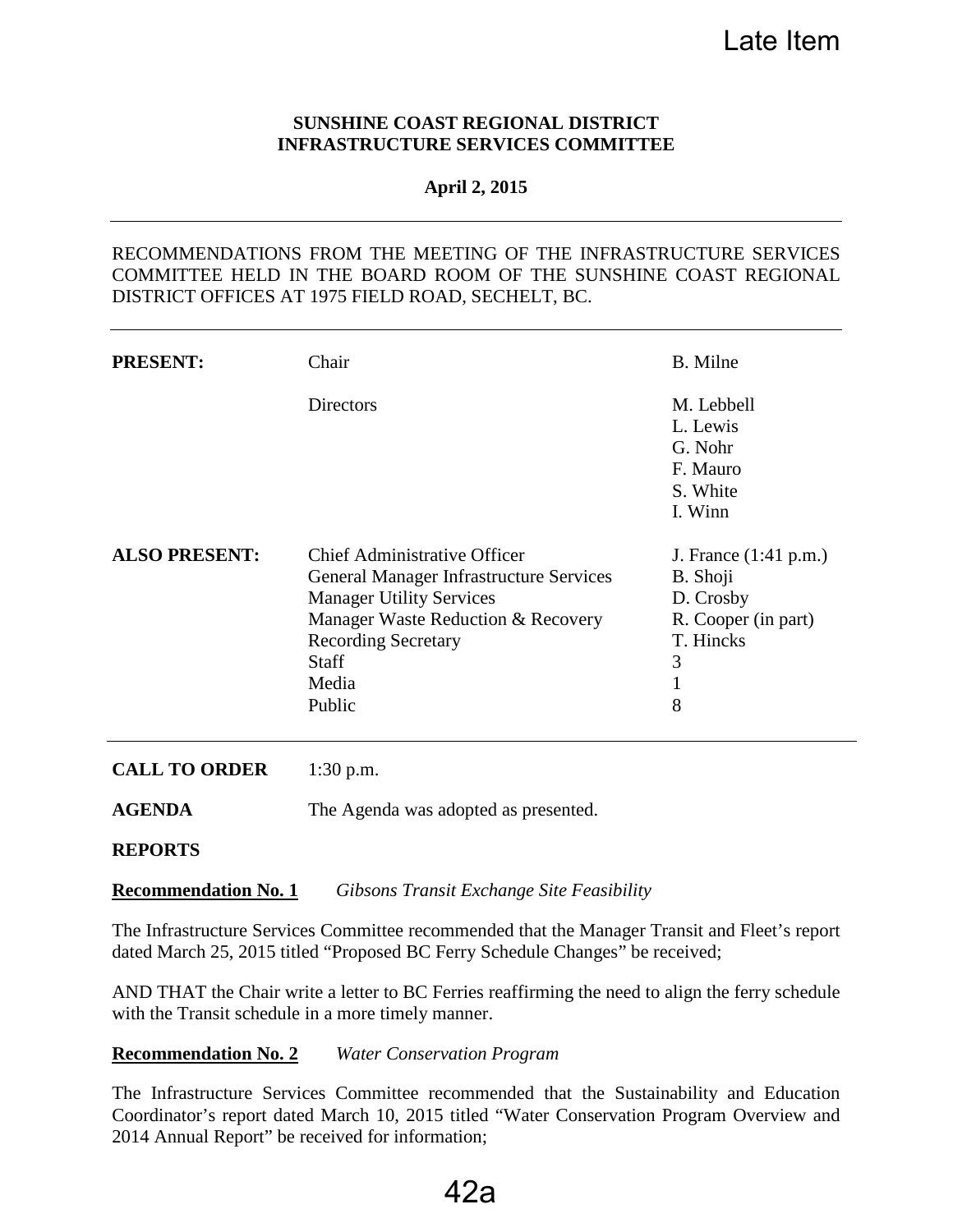AND THAT staff contact the Regional District of Nanaimo to get information on their Watershed Protection Program.

## **Recommendation No. 3** *Middlepoint Water Supply*

The Infrastructure Services Committee recommended that the Manager of Utility Services and General Manager of Infrastructure Services' report dated March 16, 2015 titled "Middlepoint Water Supply Update" be received for information.

## **Recommendation No. 4** *Update on AJB Logging in the Chapman Creek Watershed*

The Infrastructure Services Committee recommended that the Environmental Technician's report dated March 24, 2015 titled "Update on AJB Logging in the Chapman Creek Watershed" be received for information.

## **Recommendation No. 5** *Monthly Report for March 2015*

The Infrastructure Services Committee recommended that the Administrative Assistant's report titled "Monthly Report for March 2015" be received for information.

**Recommendation No. 6** *Transportation Advisory Committee (TAC)*

The Infrastructure Services Committee recommended that the Transportation Advisory Committee Minutes of March 2, 2015 be received;

AND THAT the following recommendations therein be acted upon:

## *Recommendation No. 3 Follow up January 22, 2015 letter to MoTI*

*The Transportation Advisory Committee recommended that staff follow up with the Ministry of Transportation and Infrastructure (MoTI) regarding the letter sent January 22, 2015 concerning bike lane improvements on Highway 101 at Selma Park Road in order to increase public safety.*

**Recommendation No. 4** *Excessive speed on North Road and Marine Drive in Hopkins Landing*

*The Transportation Advisory Committee recommended that MoTI be requested to study the traffic volumes and speed to and from the ferry terminal along Marine Drive and North Road;* 

*AND THAT additional signage and other safety measures be undertaken to improve the safety for motorists and bicyclists on Marine Drive, North Road, Reed Road, and smaller feeder roads.*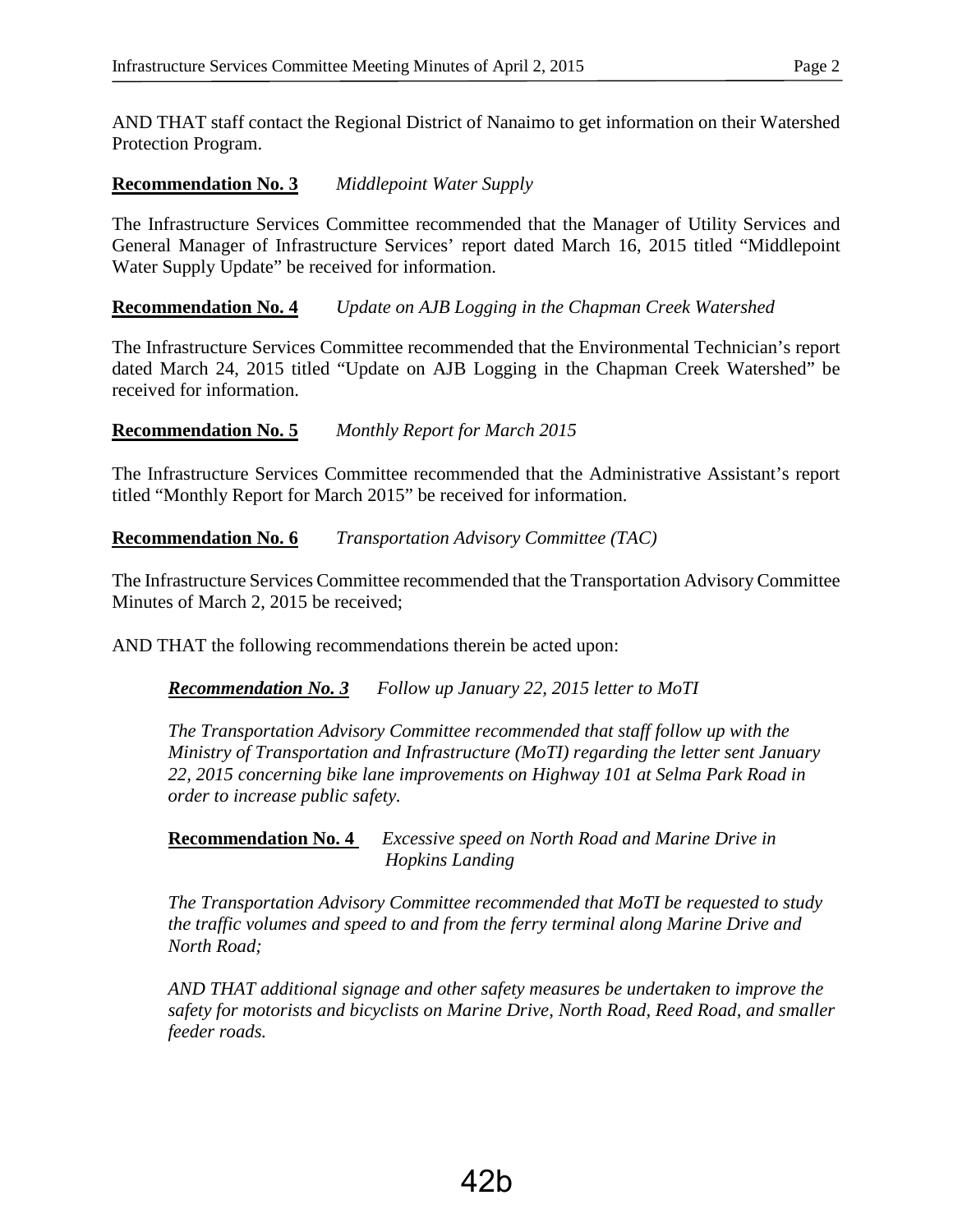## **COMMUNICATIONS**

## **Recommendation No. 7** *Metro Vancouver's Response to Bylaw 280 Rejection*

The Infrastructure Services Committee recommended that the correspondence from Metro Vancouver, dated March 3, 2015, regarding Update on Metro Vancouver's Response to the Minister's Rejection of Bylaw 280, be received for information.

#### **Recommendation No. 8** *Environmental Standards Branch*

The Infrastructure Services Committee recommended that the correspondence from Coast Waste Management Association, regarding Restructuring within Environmental Standards Branch, be received for information.

## **IN CAMERA**

*The Infrastructure Services Committee moved In-Camera at 2:24 p.m.* 

That the public be excluded from attendance at the meeting in accordance with section  $90(1)$  (a), (e), (j) and (k) of the Community Charter "Personal information about an identifiable individual who holds or is being considered for a position as an officer, employee or agent of the municipality…", "the acquisition, disposition or expropriation of land or improvements...", information that is prohibited, or information that if it were presented in a document would be prohibited, from disclosure under section 21 of the Freedom of Information and Protection of Privacy Act" and "negotiations and related discussions respecting the proposed provision of a municipal service ..."

AND THAT Alice Lutes, Alternate Director for the District of Sechelt, be authorized to be in attendance for the In Camera meeting.

*Committee moved out of In-Camera at 4:04 p.m.*

#### **ADJOURNMENT 4:04 p.m.**